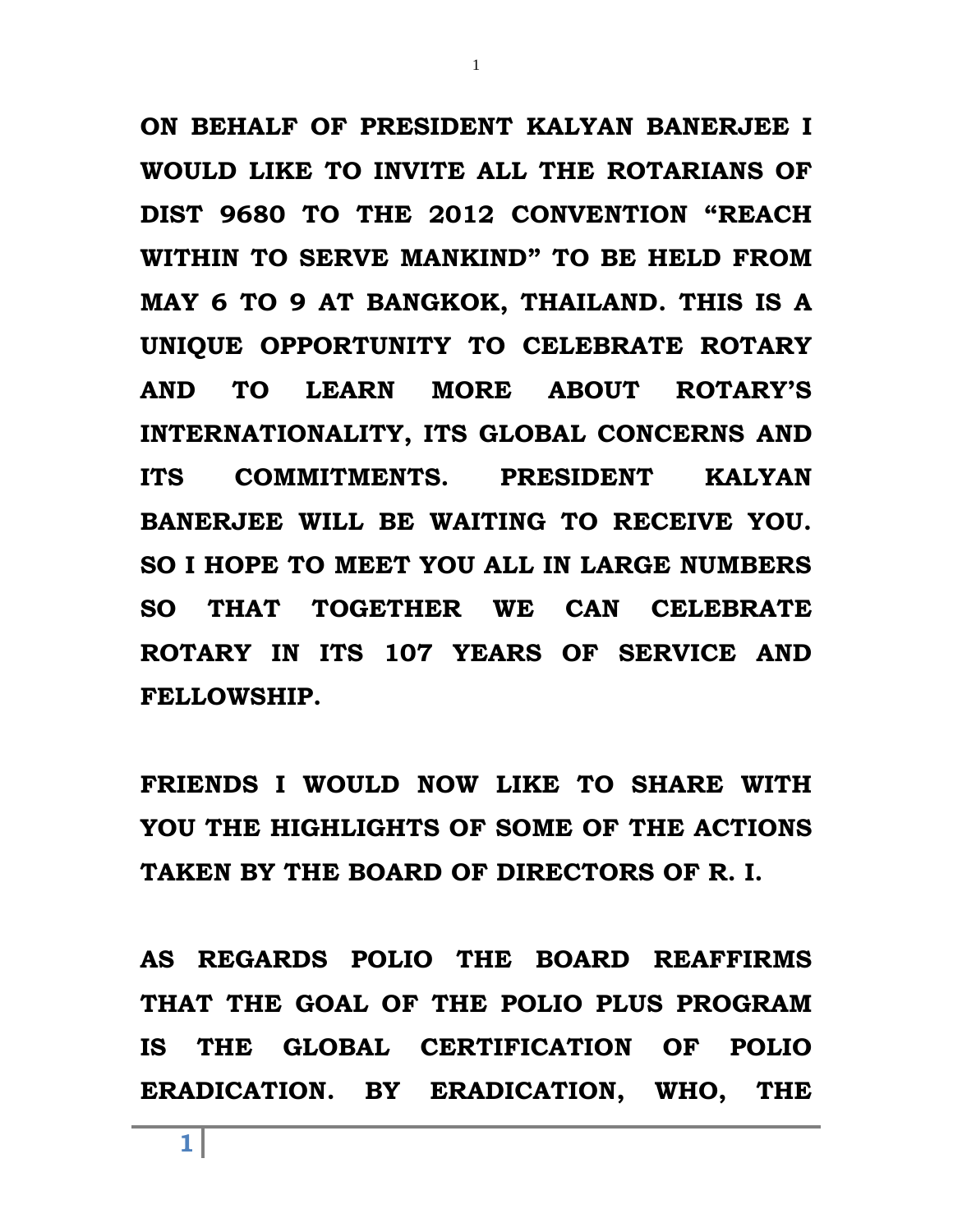**GLOBAL COMMISSION ON CERTIFICATION AND ROTARY MEAN THE INTERRUPTION OF THE TRANSMISSION OF THE WILD POLIOVIRUS."**

**EFFECTIVE FROM 2012 ADDITIONAL DISTRICTS HAVE BEEN FORMED IN ITALY AND INDONESIA. WHERE AS DISTRICTS IN CHILE AND USA HAVE BEEN MERGED AND REDUCED.**

**SIMILARLY FROM 2013 ADDITIONAL DISTRICT WILL BE FORMED IN BANGLADESH & EAST AFRICA AND DISTRICTS 7250 & 7260 OF USA ARE BEING MERGED TO FORM 7255.**

**YOUR OWN DISTRICT 9680, ALONG WITH 9690, AND 9750 ARE BEING REORGANIZED INTO TWO NEW DISTRICTS 9675 AND 9685.**

**NOTING THAT THE USE OF E-LEARNING, WEBINARS AND OTHER ONLINE COLLABORATION TOOLS CAN IMPROVE THE EFFICIENCY AND LOWER THE COSTS OF TRAINING THAT RI PROVIDES TO ITS GOVERNORS-ELECT, THE** 

**2**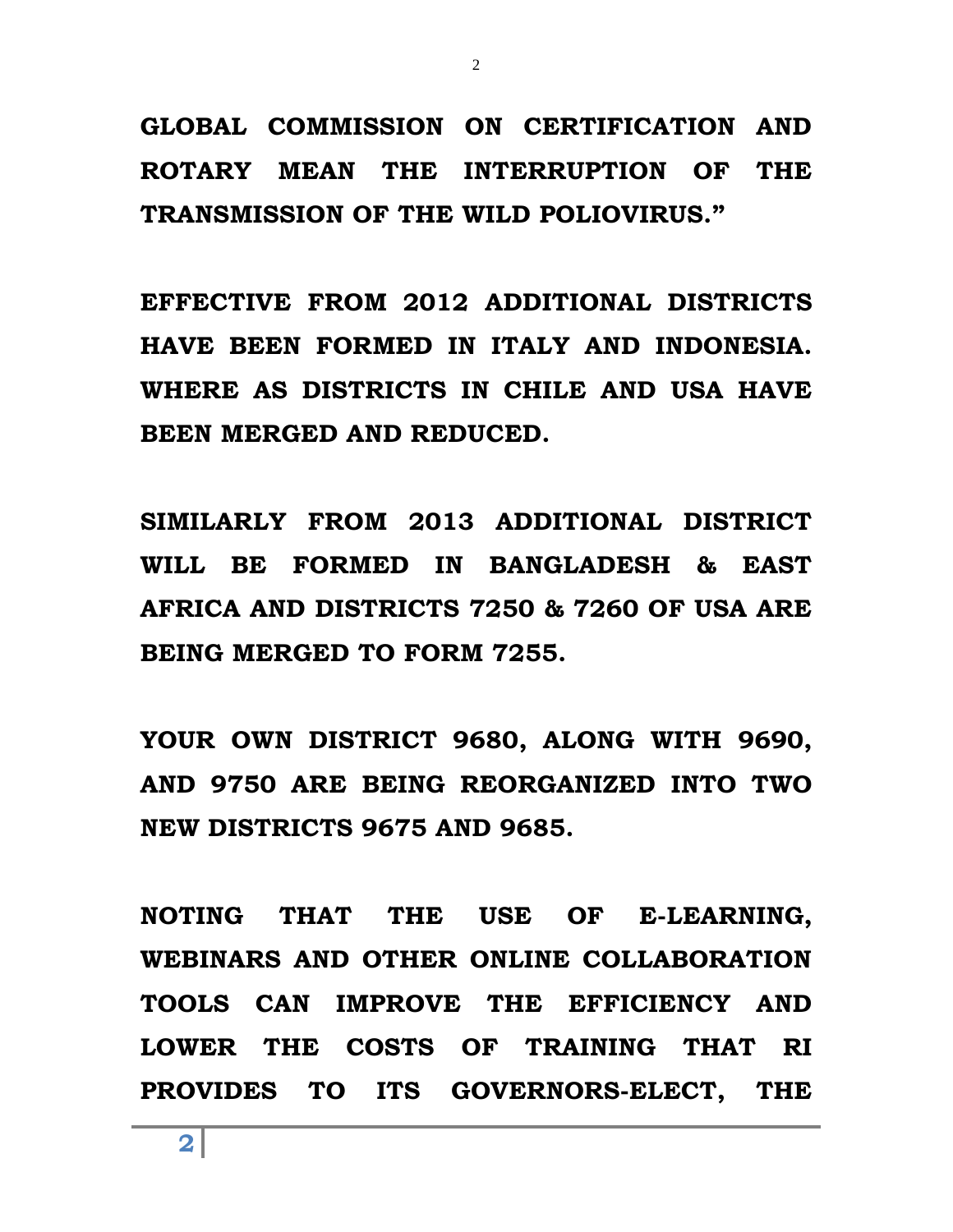**BOARD AGREED TO REDUCE THE LENGTH OF THE INTERNATIONAL ASSEMBLY BY ONE DAY, BEGINNING IN 2013.** 

**THIS GENTLEMEN WAS A BRIEF OF SOME OF THE IMPORTANT DECISIONS OF THE RI BOARD.**

**THE ROTARY WORLD IS ALSO GRATEFUL TO YOUR DISTRICT GOVERNOR DAVID RAND AND ROTARY CLUBS FOR SUPPORTING NUMEROUS MATCHING GRANTS IN INDIA AND BRAZIL. A DISTINCTION THAT WILL GO DOWN IN THE ANNALS OF ROTARY'S RICH HISTORY.**

**A DISTRICT CONFERENCE IS A KIND OF A CELEBRATION OF GOOD WILL AMONG MEN DEVOTED TO THE SAME IDEALS – A CELEBRATION OF THE VITALITY OF ROTARY ITSELF. OVER THE PAST 2 DAYS I HAVE ADMIRED THE GREAT EFFORT THAT MUST HAVE BEEN MADE BY YOUR GOVERNOR AND THE ORGANIZERS IN MAKING THIS CONFERENCE SUCH A SUCCESS.**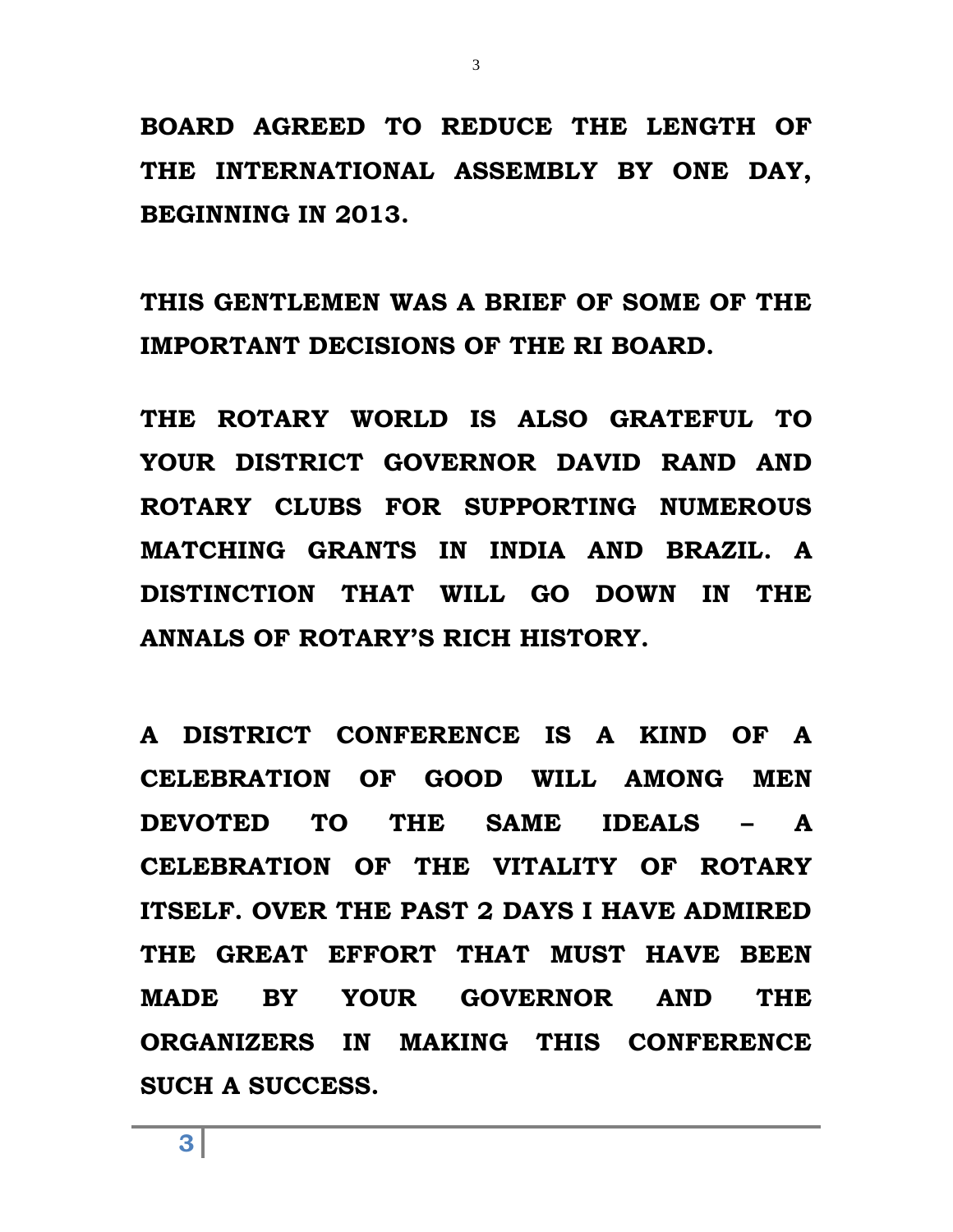**DO WE GET AS MUCH BENEFIT OUT OF A CONFERENCE AS THE EFFORTS THAT GO INTO ORGANIZING ONE? I WOULD SAY A DEFINITE YES FOR ROTARY IS FELLOWSHIP FROM WHICH FLOWS CONFIDENCE, COMMUNICATION, UNDERSTANDING AND SERVICE WORLDWIDE. AS LONG AS THERE IS ONE HUNGRY CHILD, ONE IGNORANT MAN, ONE MISGUIDED YOUTH, AS LONG AS THERE IS A MISUNDERSTANDING OR CONFLICT ANYWHERE, SO LONG AS THERE IS A FRIEND THAT HAS NOT BEEN FOUND YET- THERE IS NEED FOR ROTARIANS TO CON-GRE-GATE AND INITIATE WAYS TO SERVE HUMANITY.**

4

**MY CONGRATULATION TO GOVERNOR DAVID AND HIS TEAM FOR MAKING A DIFFERENCE BY ORGANIZING ONE OF THE FINEST DISTRICT CONFERENCE. RIGHT FROM THE MOMENT WE ARRIVED EVERY THING HAS BEEN WELL PLANNED. THE PROGRAM FOR THE PAST 2 DAYS WAS EXTREMELY MEANINGFUL AND THE**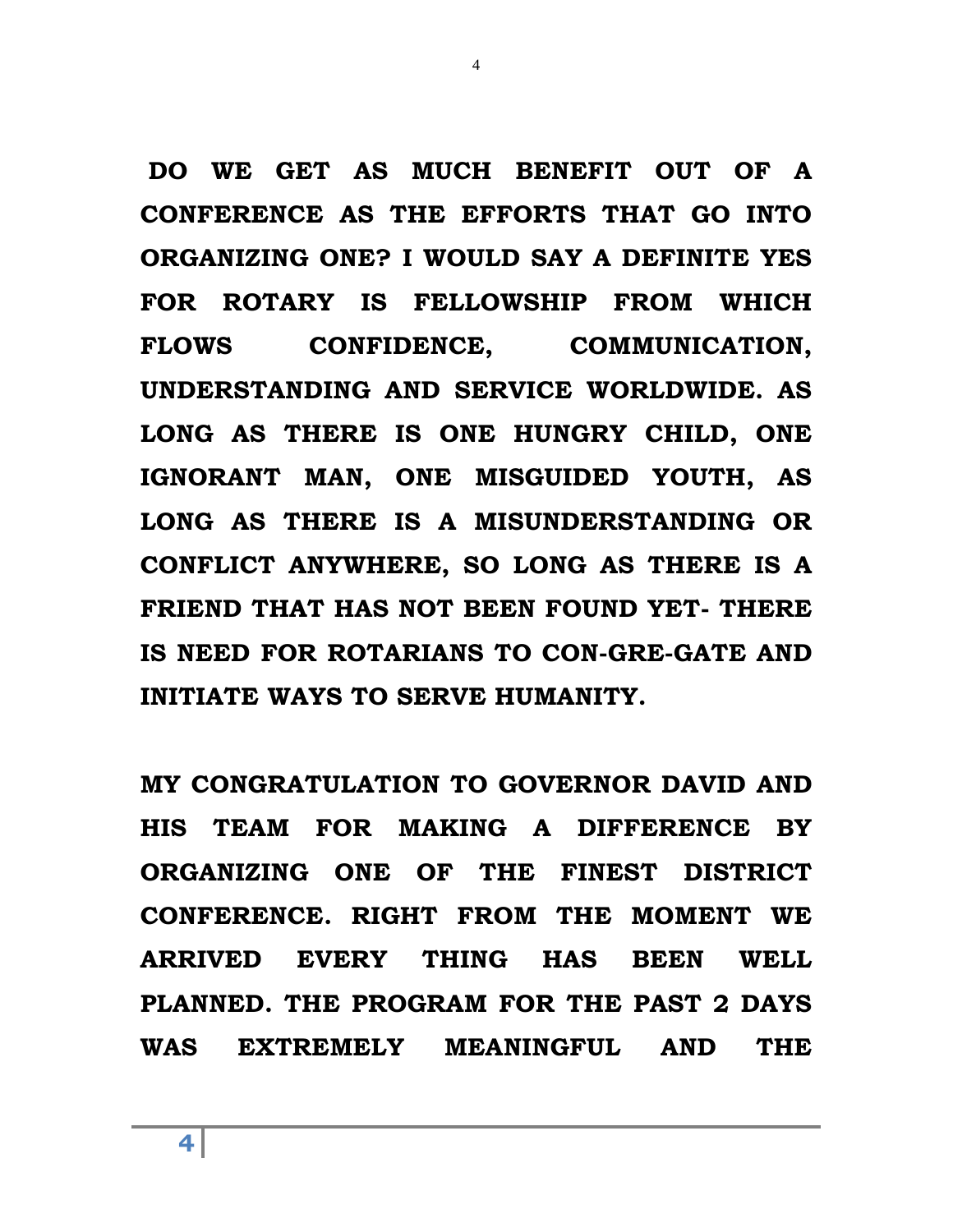## **DELIBERATIONS VERY FRUITFUL. IT WAS A PLEASURE AND A GREAT LEARNING EXPERIENCE.**

5

**FOR RITA & ME IT WAS ALSO A DELIGHT TO BE AMIDST YOU.**

**MY GRATITUDE TO THE FIRST LADY ANN, GOV. DAVID, CONFERENCE CHAIR DAVID ELLYARD AND HIS WIFE SUE AND TO EACH ONE OF YOU FOR THE LOVE AND AFFECTION AND GOODWILL SHOWERED ON RITA AND ME THROUGH OUT MY STAY.**

**WE ARE ALSO BEHOLDEN TO RTN. BARRY PHILPS AND HIS GRACIOUS WIFE JENIFER FOR BEING OUR AIDES AND LOOKING AFTER US SO WELL. WE COULD NOT HAVE ASKED FOR BETTER PEOPLE.**

**I WOULD LIKE TO WIND UP WITH THE WORDS FROM SIR BERNARD SHAW. " LIFE IS NO BRIEF CANDLE TO ME IT IS A SPLENDID TORCH WHICH I AM PERMITTED TO HOLD FOR A MOMENT AND I WANT TO MAKE IT BURN AS BRIGHT AS POSSIBLE**